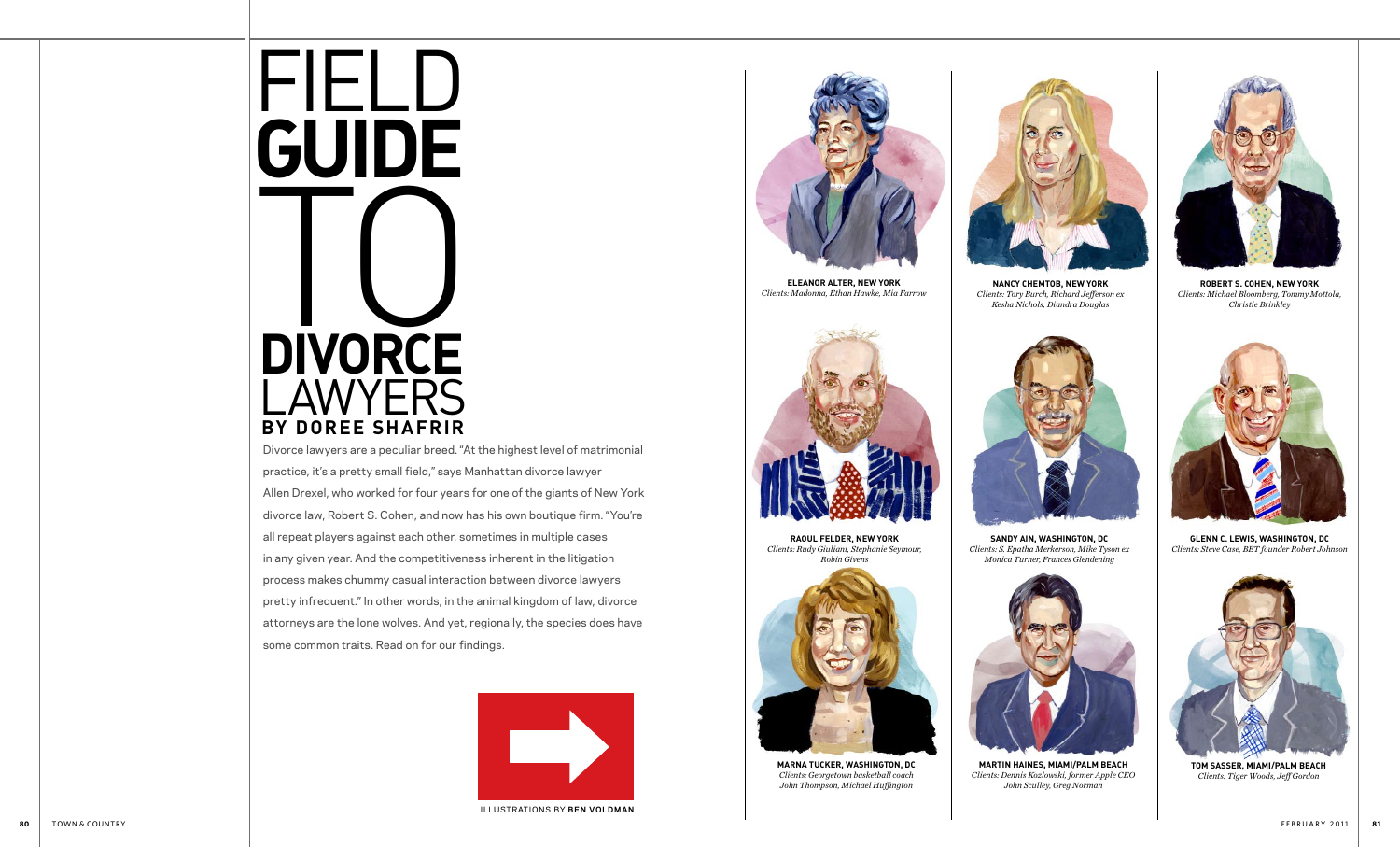

**ike vanden eykel, dallas** *Clients: millionaire rancher Rex Cauble ex Josephine Cauble*



#### **NEW YORK**

**NATURAL HABITAT:** Upper East Side **MIGRATORY PATTERN:** The Hamptons in summer months **FEEDING GROUNDS:** Maloney & Porcelli **MODE OF TRANSPORTATION:** Anything with a chauffeur

#### **ELEANOR ALTER**

*Kasowitz Benson Torres & Friedman*  Alter is often described as the grande dame of New York City divorce, with a mix of celebrity and finance clients such as Madonna, Ethan Hawke, and the late founder of the Dreyfus Fund, Jack Dreyfus. "She's at a firm primarily set up to serve corporations, not individuals, so her billing rate is probably a bit higher," says a source.

**BIG KILL:** Woody Allen, who not only lost custody of his children to Mia Farrow after she hired Alter but was forced to pay her legal fees. **MORTAL ENEMY:** Christie Brinkley, who had used Alter for two previous divorces but fired her in the midst of her legal battles with fourth husband Peter Cook.

**DOMINANT PERSONALITY TRAIT:** Nononsense. Fame-hungry clients like Tricia Walsh-Smith (who took to YouTube to air her grievances against her former husband, Broadway mogul Philip Smith) sometimes don't mesh with Alter, who advised Walsh-Smith to lie low. (Instead, Walsh-Smith fired Alter.)

#### **NANCY CHEMTOB**

#### *Chemtob Moss Forman & Talbert*

A star among the younger generation of divorce attorneys in the city, Chemtob tends to handle the affairs of the moneyed under-fifty set: she's represented Tory Burch, Tiki Barber's ex Ginny, and Kesha Nichols, who was engaged to NBA star Richard Jefferson before he canceled their wedding via e-mail and locked her out of

their Tribeca apartment. Most recently Chemtob was in the news for taking Michael Douglas to court to try to get some of the proceeds from the *Wall Street* sequel for his ex-wife, Diandra. **FLOCKS WITH:** The Upper East Side socialite crowd

**DOMINANT PERSONALITY TRAIT:** Bossily maternal. Chemtob, who resides in Manhattan and East Hampton, becomes familiar with her clients' personal lives, helping them find financial planning, therapy, and life-coaching. **SIGNATURE PLUMAGE:** Her perfect blond mane.

# **ROBERT S. COHEN**

*Cohen Lans* 

A couple of years ago, Cohen and his wife bought a \$4.4 million apartment at 1 Beekman Place in Manhattan—the funds for which undoubtedly came in large part from the work he's done over the years for clients including New York City mayor Michael Bloomberg, financier Henry Kravis, music mogul Tommy Mottola, James Gandolfini, and Christie Brinkley. He's managed to nab a lot of bigmoney referrals. "Cohen had a major success in the eighties with Henry Kravis," says a source. Since then, "a lot of peers and intimates of Kravis" have become Cohen clients. **BIG KILL:** Cohen won Brinkley sole custody of her children with Peter Cook, as well as their shared property.

**MORTAL ENEMY:** Donald Trump, who had to face Cohen in his divorces from Ivana Trump and later from Marla Maples. Trump was clearly impressed; he later hired Cohen's firm to represent him in a suit against a golf course contractor who he says overcharged him—only to sue Cohen's firm for alleged overbilling once the golf course case was settled.

**DOMINANT PERSONALITY TRAIT:** Calculating. He keeps a lower profile than Raoul Felder but isn't beyond issuing a zinger or

two in court, as when he described Cook as "a self-obsessed sex addict who spent thousands of dollars on Internet porn before he began wooing a 17-year-old girl."

# **RAOUL FELDER**

*Raoul Felder* The dapper, blustery Felder has long been at the top of the New York divorce lawyer heap especially when it comes to getting publicity (and sympathy) for his clients (and, it must be said, himself). "He's probably the most quote-happy divorce lawyer in town," says a source. Working alongside his wife Myrna (to whom he's been married for more than 40 years), Felder's roster of clients includes Rudy Giuliani, Stephanie Seymour, Robin Givens, and Larry Fortensky. He has collaborated on two books with comedian Jackie Mason and, at 71 years old, shows no sign of retiring. **BIG KILL**: He won a reported \$10 million for Givens in her 1989 divorce from Mike Tyson and then went on to sue the boxer for \$125 million more for allegedly libeling Givens; that case was settled for an undisclosed sum. **MORTAL ENEMY**: Longtime rival and fellow

Manhattan-based divorce lawyer Norman Sheresky, now 82, whom Felder unsuccessfully sued for libel in the eighties for telling a reporter that Felder "pretends to be a trial lawyer when he is not."

**DOMINANT PERSONALITY TRAIT:** Narcissistic. Craves attention so much he can often be found publicly opining—pro bono—about celeb splits that don't involve him. He didn't rep Tiger Woods or Elin Nordegren, but he dined out on their feud on morning television. His website lists some of his clients, including, in Felder's words, "Alec Wildenstein—Married to woman who turned herself into a cat." **SIGNATURE PLUMAGE:** Opposing counsel might think twice about crossing him. He has a permit to carry a gun in New York City.

# **WASHINGTON, DC**

**NATURAL HABITAT:** Bethesda, MD, or McLean, VA **MIGRATORY PATTERN:** Maryland's Eastern Shore in summer, Virginia horse country in spring and fall **FEEDING GROUNDS:** The Palm **MODE OF TRANSPORTATION:** BMW 7 series

#### **SANDY AIN**

*Ain & Bank* Ain might be the only divorce attorney in the country who has gotten a shout-out from an actor on national television. In 2006, *Law & Order* star S. Epatha Merkerson thanked Ain on live TV while accepting a SAG Award. (The low-profile Ain was shocked.) His merger with Marna Tucker (see below) protégée Rita Bank created the preeminent divorce law firm in DC.

# **BIG KILL:** In 2003 he managed to get \$6.5 million in future earnings from a then-broke Mike Tyson for ex-wife Monica Turner.

**DOMINANT PERSONALITY TRAIT:** Discreet. He's known for quietly handling the affairs of blue-chip names, including former Maryland first lady Frances Glendening, Danaher Corp. head Steven Rales, and tycoon Herbert Haft, whose divorce from ex-wife Gloria went on for most of the 1990s. *Washingtonian* magazine called him "confident, trustworthy, and ethical."

**SIGNATURE PLUMAGE:** A well-groomed mustache.

# **GLENN C. LEWIS**

*The Lewis Law Firm* The former host of his own cable TV show has attracted clients like AOL cofounder Steve Case, BET founder Robert Johnson, and Christine Rales, ex-wife of billionaire Steven Rales. **MORTAL ENEMY:** Former client Steve Firestone. Lewis was recently embar-

rassed after he sued Firestone for more than \$500,000 in unpaid bills. Firestone countersued, and the court found in his favor. Lewis ended up having to pay Firestone \$102,000. **FLOCKS WITH:** DC's business elite

**DOMINANT PERSONALITY TRAIT:** Bravado. Lewis is reportedly not shy about the fact that his \$850-per-hour rate is the highest in the area.

#### **MARNA TUCKER**

#### *Feldesman Tucker Leifer Fidell*

When Tucker entered the field in 1965, she was one of just a handful of female graduates of Georgetown Law School—and one of the even smaller number of female divorce lawyers in the country. The first female president of the DC Bar, Tucker has a client list that includes former Georgetown basketball coach John Thompson and Michael Huffington (former spouse of Arianna).

**BIG KILL:** Won \$50 million and significant real estate for Gloria Haft in her divorce from Herbert Haft.

**MORTAL ENEMY:** Sandy Ain. As the queen of DC divorce, she has sparred with Ain, the king, in the Haft case and many times since. **SIGNATURE PLUMAGE:** Sensible strands of pearls.

## **MIAMI/PALM BEACH**

**NATURAL HABITAT:** Lake Worth **MIGRATORY PATTERN:** Bermuda during high season (April to October) **FEEDS AT:** Flagler Steakhouse at the Breakers **MODE OF TRANSPORTATION:** Bentley

#### **MARTIN HAINES**

*Martin Haines III, Chartered* Haines represented disgraced Tyco CEO Dennis Kozlowski in his divorce from his wife Karen, former Apple CEO John Sculley, and

Greg Norman, whose divorce dragged on for two years and ended up costing the golfer \$103 million—though given Norman's net worth, it could have been far worse.

**BIG KILL:** In 2003 he extracted half of 70-yearold Palm Beach real estate tycoon Fred Keller's \$60 million–dollar fortune on behalf of his 34-year-old wife, Rose. Tragically, Keller murdered Rose eleven days later.

**DOMINANT PERSONALITY TRAIT:** Coldly pragmatic. During the Norman divorce, Haines filed a motion requesting that Greg get most of the assets, telling the court: "The wife did not teach the husband how to swing a golf club. The wife did not teach the husband how to win." **FLOCKS WITH:** Other lawyers. He's the son of a superior court judge and serves on numerous councils and boards.

#### **TOM SASSER**

#### *Sasser, Cestero & Sasser*

The denizens of Palm Beach don't like to kiss and tell, and that's why they turn to the famously tight-lipped Sasser when it comes time to dissolve their marriages. When NASCAR driver Jeff Gordon sought a divorce after a seven-year marriage, Sasser argued that Gordon shouldn't have to split the accumulated assets equally because the racing star had risked his life to accumulate them. He also represented Tiger Woods in his battle with Elin Nordegren. The 40-year-old Sasser—who joined the firm started by his father, Don—is considered one of the fastest-rising stars in Palm Beach County. **BlG KILL:** Sasser's made news more for protecting fortunes than for raiding them. Gordon's ex-wife agreed to wave alimony in exchange for a sum significantly less than half of Gordon's estimated worth, which is close to \$50 million.

**FLOCKS WITH:** State congressmen. Sasser was key in the passing of two recent Florida state family laws, one involving alimony and

**Joel Weissman, miami/palm beach** *Clients: New York Yankees partner Jack Satter, Red Sox owner John Henry*



**dennis wasser, los angeles** *Clients: Tom Cruise, Steven Spielberg, Alec Baldwin*



**don schiller, chicago** *Clients: Michael Jordan ex Juanita Jordan, Robert Pritzker*

**sorrell trope, los angeles** *Clients: Cary Grant, Nicole Kidman, Nicolas Cage*



**laura wasser, los angeles** *Clients: Angelina Jolie, Christina Aguilera, Spike Jonze*